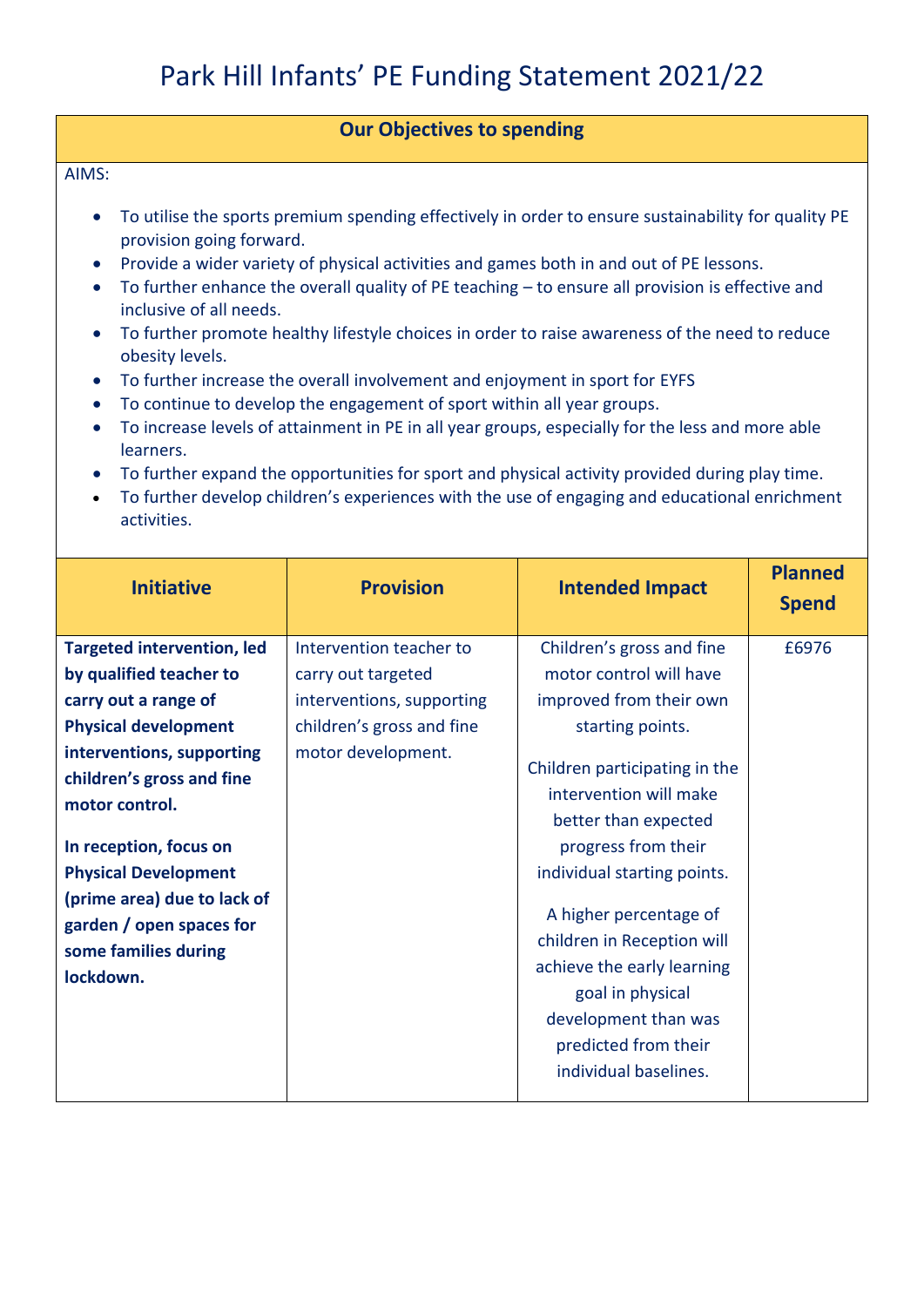| <b>School Sports Partnership</b>     | Various workshops /                                | Maintaining and building                          | £2773 |
|--------------------------------------|----------------------------------------------------|---------------------------------------------------|-------|
| <b>Programme</b>                     | targeted training for staff                        | upon links with other                             |       |
|                                      | across all year groups in                          | Croydon schools (virtually)                       |       |
| <b>Membership</b>                    | relation to:                                       | will improve staff                                |       |
|                                      |                                                    | development leading to                            |       |
|                                      | *Real P.E scheme<br>introduced in Autumn term      | improved teaching and                             |       |
|                                      |                                                    | learning across the school.                       |       |
|                                      | *Real PE modelled lessons                          | Real PE scheme will be                            |       |
|                                      |                                                    | introduced when training                          |       |
|                                      | <i>*</i> Teambuilding                              | has taken place. This                             |       |
|                                      | *Multi-skills workshops                            | scheme will show clear                            |       |
|                                      | *Sports leaders training                           | progression throughout the                        |       |
|                                      |                                                    | whole school, building on                         |       |
|                                      |                                                    | children's prior knowledge<br>and learning.       |       |
|                                      |                                                    |                                                   |       |
|                                      |                                                    | The school will be involved                       |       |
|                                      |                                                    | with sports developments                          |       |
|                                      | Sports leader mentoring                            | in and outside the borough                        |       |
|                                      | sessions for KS 1 (in house)                       | extending and improving                           |       |
|                                      |                                                    | sporting opportunities for                        |       |
|                                      | (KS1 Sports leaders then                           | our pupils.                                       |       |
|                                      | lead EYFS PE lessons in                            | 'Sports Leaders' will be                          |       |
|                                      | Summer term) session                               | created within our own                            |       |
|                                      |                                                    | school setting, raising                           |       |
|                                      |                                                    | confidence and team                               |       |
|                                      |                                                    | leadership skills. Increased                      |       |
|                                      |                                                    | opportunities for children                        |       |
|                                      |                                                    | to develop coaching and                           |       |
|                                      |                                                    | organisation skills by                            |       |
|                                      |                                                    | sharing and leading games                         |       |
|                                      |                                                    | and activities during                             |       |
|                                      |                                                    | lessons.                                          |       |
|                                      |                                                    | Children will have increased                      | £500  |
| <b>Further develop the range</b>     | Ordering new resources e.g.<br>Skipping ropes with |                                                   |       |
| of physical activities in the        | counters.                                          | opportunities to a range of                       |       |
| <b>Playground during</b><br>playtime |                                                    | resources and equipment at<br>playtime leading to |       |
|                                      | Playground equipment to                            | increased engagement in                           |       |
|                                      | be purchased according to                          | physical activity.                                |       |
|                                      | pupil voice/interest as well                       |                                                   |       |
|                                      | as gaps in attainment.                             |                                                   |       |
| In light of the current              | Resources purchased to                             | New resources will enhance                        | £2905 |
| pandemic, many of our                | provide opportunities to try                       | provision across the subject                      |       |
| children had limited access          |                                                    |                                                   |       |
| to outdoor play areas.               |                                                    |                                                   |       |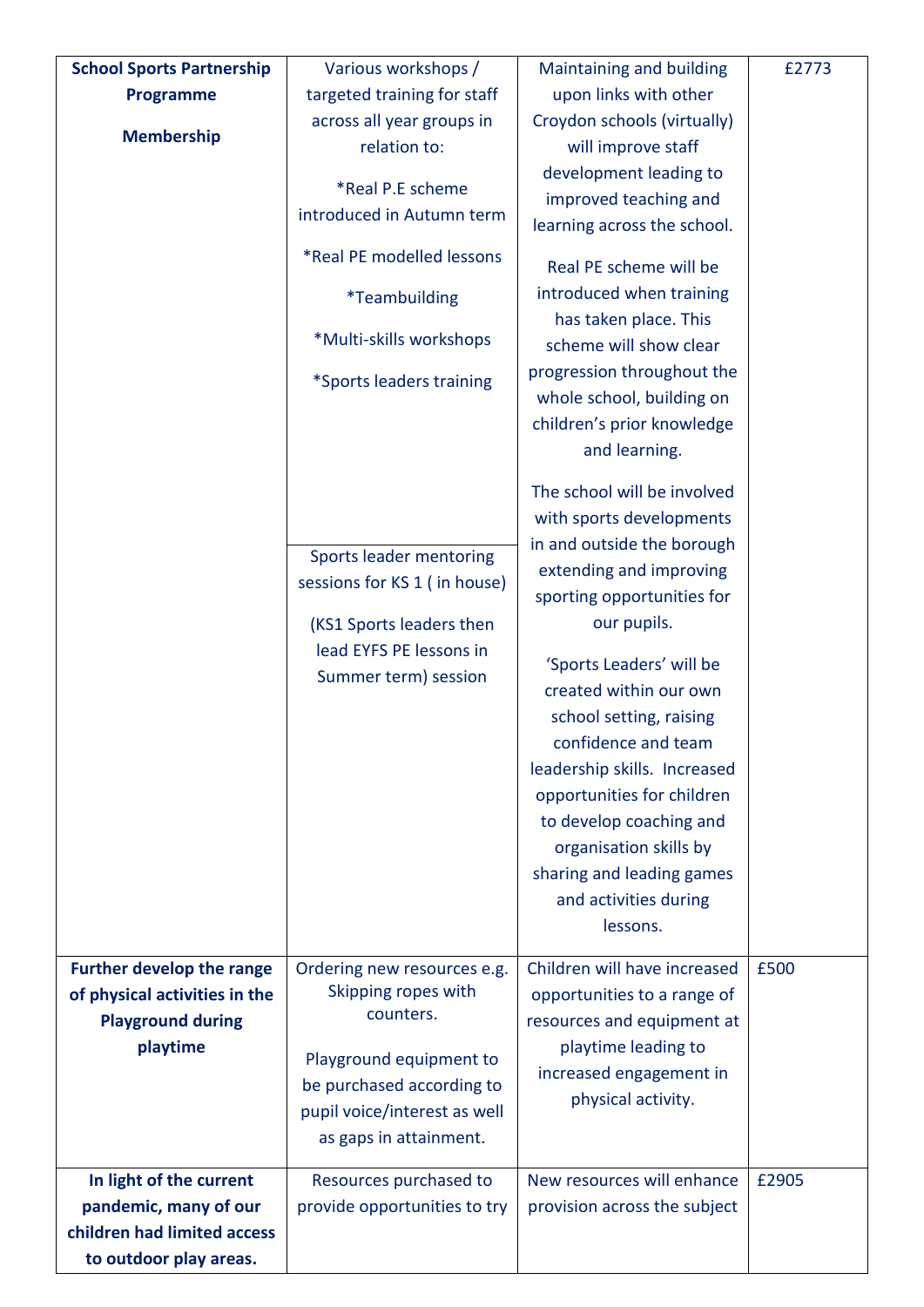| <b>Physical, sports-based</b> | new and exciting sports and  | leading to improved            |       |
|-------------------------------|------------------------------|--------------------------------|-------|
| resources and playground      | deliver high quality lessons | outcomes.                      |       |
| equipment will be             | kS1 - robust, high quality   | New resources will improve     |       |
| purchased to support          | outdoor PE equipment will    | cross-curricular links for all |       |
| children's physical           | be ordered                   | groups of children.            |       |
| development.                  |                              |                                |       |
|                               | Reception - Climbing         | Children will experience a     |       |
|                               | equipment will be            | wider range of sports and      |       |
|                               | purchased to encourage       | games both indoors and         |       |
|                               | core and upper body          | outdoors.                      |       |
|                               | strength                     | Reception children will have   |       |
|                               | Purchase playground          | further opportunities to       |       |
|                               | equipment according to       | develop their core and         |       |
|                               | pupil voice/interest as well | upper body strength,           |       |
|                               | as gaps in attainment.       | leading to improved            |       |
|                               |                              | outcomes from starting         |       |
|                               |                              | points in moving and           |       |
|                               |                              | handling.                      |       |
|                               |                              | There will be new and          |       |
|                               |                              | varied play time activities to |       |
|                               |                              | keep the children involved     |       |
|                               |                              | and interested in sport and    |       |
|                               |                              | physically active throughout   |       |
|                               |                              | their school day.              |       |
|                               |                              | Resources will give further    |       |
|                               |                              | structure and a wider          |       |
|                               |                              | variety of games/activities    |       |
|                               |                              | during play times. They will   |       |
|                               |                              | provide the children with      |       |
|                               |                              | the opportunity to develop     |       |
|                               |                              | PE skills outside of PE        |       |
|                               |                              | lessons and also promote       |       |
|                               |                              | physical fitness.              |       |
|                               |                              | Resources purchased will       |       |
|                               |                              | promote healthy lifestyles     |       |
|                               |                              | and raise awareness of the     |       |
|                               |                              | importance of physical         |       |
|                               |                              | activity in order to help      |       |
|                               |                              | reduce obesity levels in the   |       |
|                               |                              | future.                        |       |
| <b>Staff CPD</b>              | Signpost staff to relevant   | Following on from staff        | £1000 |
|                               | training to ensure up-to-    | audits and questionnaires      |       |
|                               |                              | teachers will receive high     |       |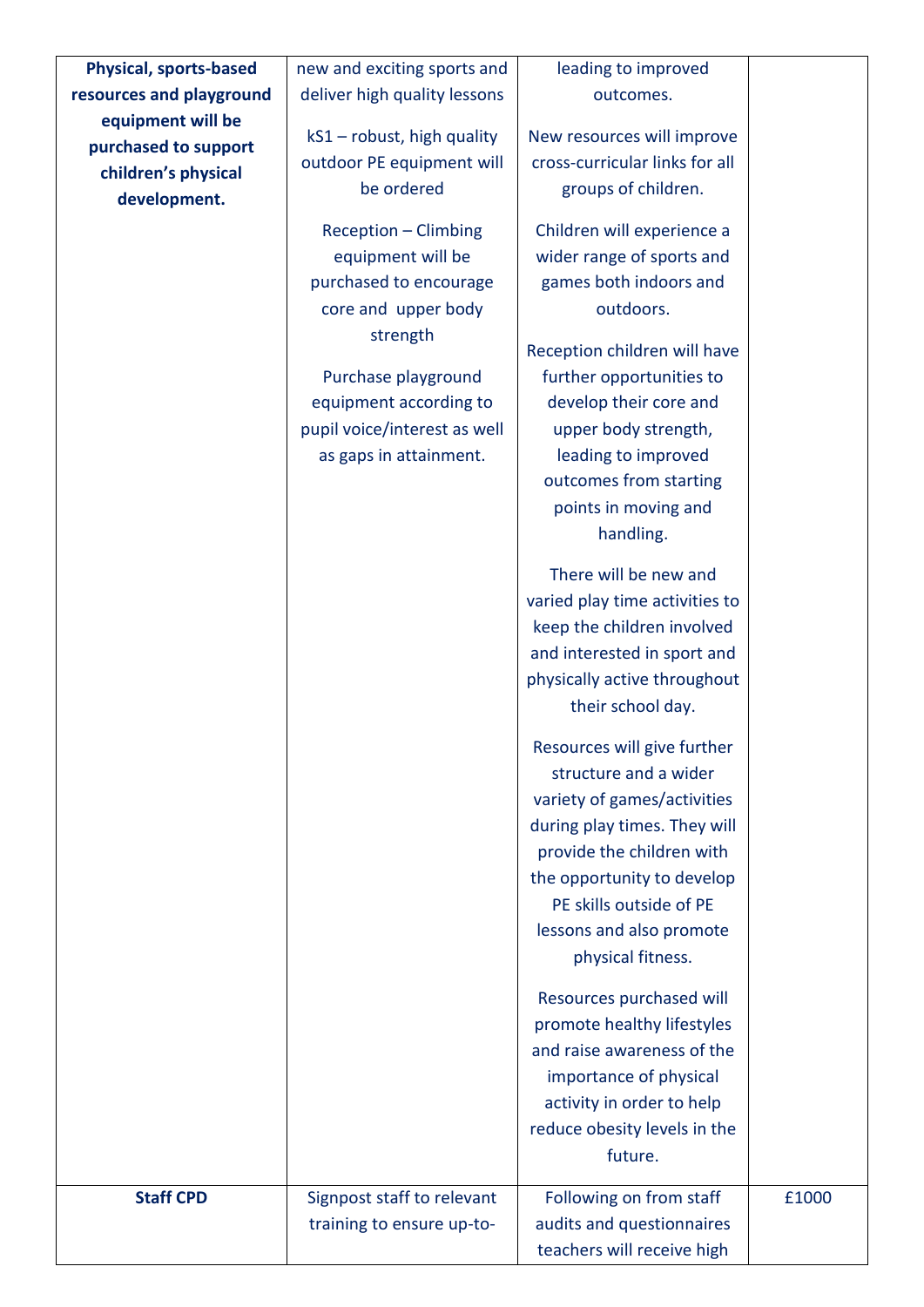|                                  | date knowledge and skills in  | quality CPD, which will       |       |
|----------------------------------|-------------------------------|-------------------------------|-------|
|                                  | PE.                           | improve the quality of        |       |
|                                  |                               | teaching. Highly effective    |       |
|                                  |                               | practice will be shared       |       |
|                                  |                               | ensuring high attainment      |       |
|                                  |                               | and progress in PE across     |       |
|                                  |                               | the school. All lessons will  |       |
|                                  |                               | be effective or better.       |       |
| <b>Subsidise the cost of</b>     | One class per half term to    | Children will have a          | £3559 |
| swimming lesson provision        | attend Royal Russell          | widened experience of         |       |
| at nearby school                 | swimming lessons-             | different kinds of physical   |       |
|                                  | transport provided            | education. Swimming           |       |
|                                  |                               | lessons will improve          |       |
|                                  |                               | technique, safety and         |       |
|                                  |                               | confidence when in the        |       |
|                                  |                               | water.                        |       |
|                                  |                               |                               |       |
| <b>Purchase 5-a-day</b>          | To encourage active           | Children will have 'active    | £255  |
| <b>Subscription</b>              | minutes throughout the        | breaks' daily and will        |       |
|                                  | day, promoting fitness,       | participate in a minimum of   |       |
|                                  | well-being and a healthy      | 2 hours of physical           |       |
|                                  | lifestyle.                    | education a week.             |       |
| <b>Sports/Health and Fitness</b> | Qualified sports coaches /    | Pupils will use the school's  | £4500 |
| <b>Enrichment days</b>           | professionals to teach        | 'Growth Mind-set'             |       |
|                                  | sports and health related     | approach to learning in       |       |
|                                  | workshops with teachers       | order to engage with sports   |       |
|                                  | involved in order to provide  | and activities that they may  |       |
|                                  | CPD for staff and increase    | not have encountered          |       |
|                                  | levels of confidence in the   | before. Children will learn   |       |
|                                  | teaching of the subject.      | and further improve skills in |       |
|                                  |                               | a range of sports which       |       |
|                                  | Qualified sports coaches /    | they may not have had the     |       |
|                                  | professionals to teach a      | opportunity to try. Pupils    |       |
|                                  | variety of skills / sports as | will improve their team       |       |
|                                  | afterschool                   | work skills.                  |       |
|                                  | clubs/enrichment              |                               |       |
|                                  | workshops.                    | Demonstration of high         |       |
|                                  | These will include:           | standards of teaching and     |       |
|                                  |                               | learning from qualified       |       |
|                                  | Golf                          | coaches, leading to           |       |
|                                  | Football                      | improved PE provision in      |       |
|                                  |                               | school, which can be          |       |
|                                  | <b>Tag Rugby</b>              | sustained in the future.      |       |
|                                  |                               | Raised levels of attainment   |       |
|                                  | Cross country running         | and interest for pupils.      |       |